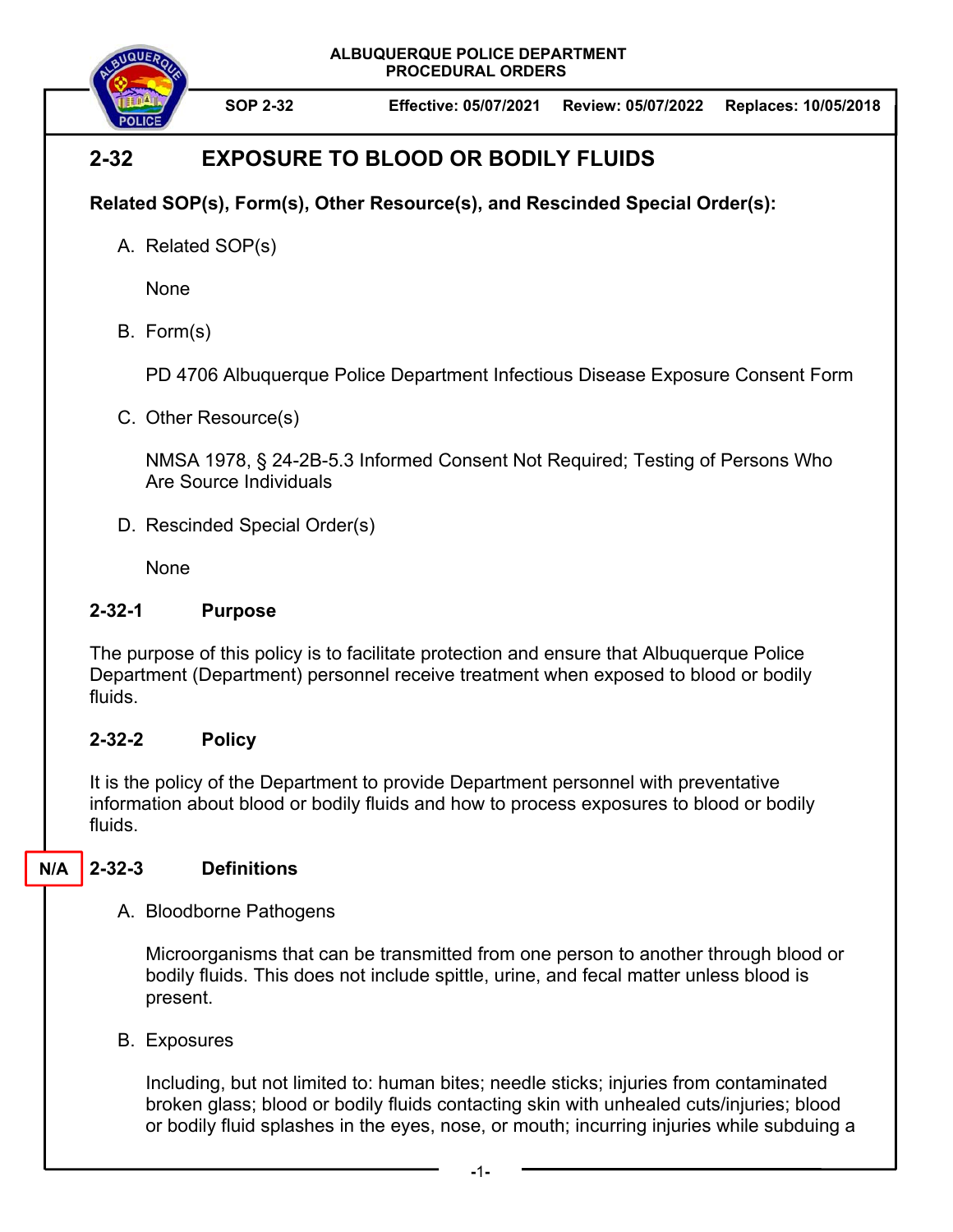

 **-**2**-**